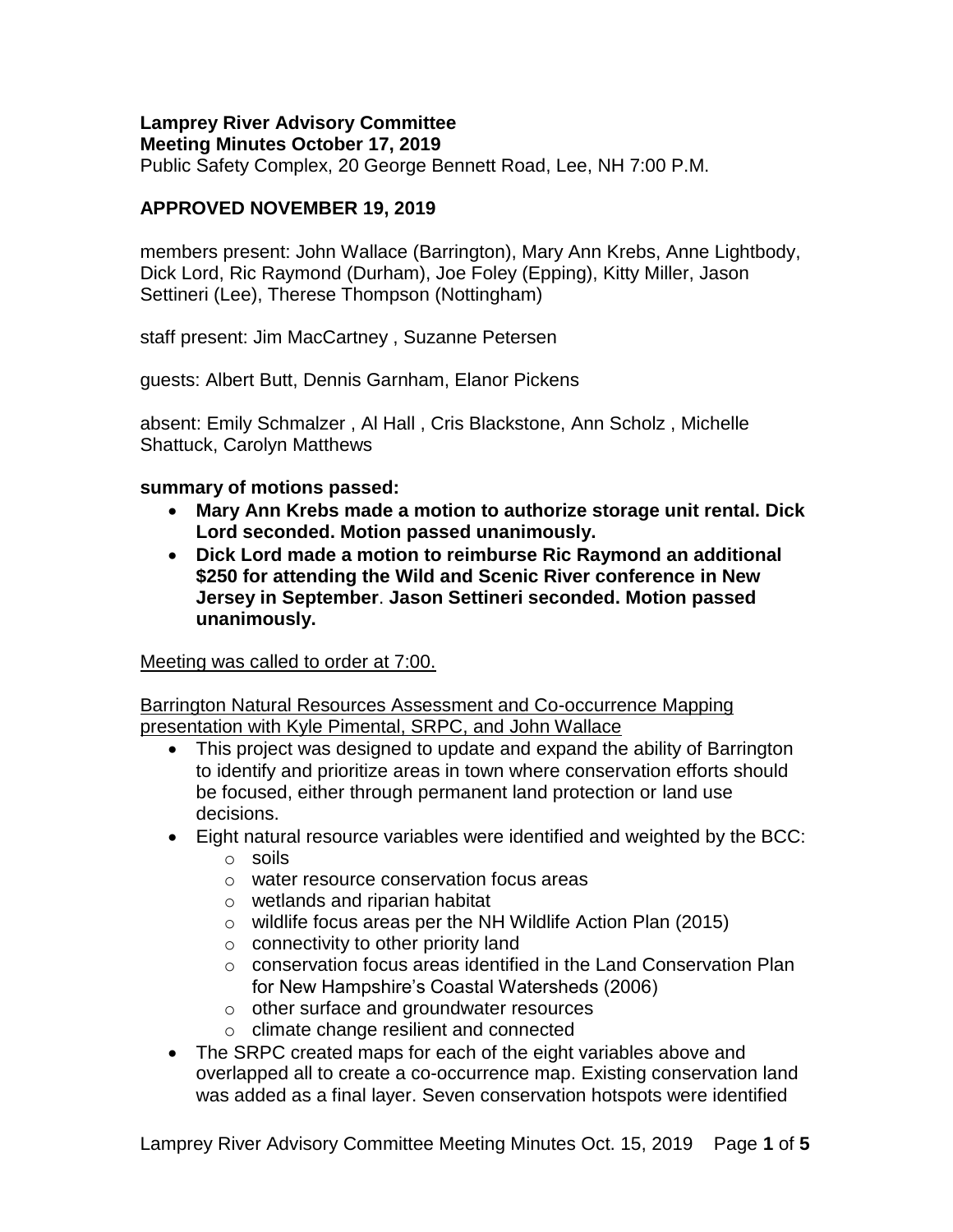that will serve as priorities for the BCC in the next ten years. All maps are available on the Town of Barrington website.

- The SRPC also created regional unweighted and Barrington-weighted cooccurrence maps that other towns in Strafford County can utilize as-is to inform conservation decisions. The process and data layering can easily be modified by the SRPC to suit individual town priorities. If towns have inhouse GIS professionals, they can use ARC Map or ARC Pro to tweak the criteria weighting to customize maps to suit their needs. Towns in Rockingham County can also take advantage of this work with minimal additional cost.
- Based on the process and end results, the Barrington Conservation Commission recommends other towns to use the unweighted map as a good starting point, but the real value will come with fine-tuning.

#### approval of Minutes from August 20, 2019:

Dick Lord made a motion to approve the minutes as presented. Therese Thompson seconded. Minutes were approved with 7 yes votes and 2 abstentions.

### approval of Minutes from September 17, 2019:

Two amendments were suggested: Change invasive weed colts neck to coltsfoot under town updates for Nottingham and strike the second sentence in bullet four under outreach, recreation, history, wildlife group update.

Dick Lord made a motion to approve the minutes as amended. Anne Lightbody seconded. Minutes were approved with 6 yes votes and 3 abstentions.

#### financial report:

Bank register, budget-year-to-date, and land protection account reports were reviewed. No problems were noted. As the committee enters year 5 of the cooperative agreement, representatives were encouraged to pursue and complete projects to reduce the unspent balance from the previous four years.

#### land protection update:

- The18 acre project in Epping has closed. \$35,000 was requested and approved, but only \$23,000 was actually needed.
- Three other projects are still in the process of closing and one is still active.

#### grants update:

 Tilton/Route 87 signage and flood plain trail improvements: Final report has been turned in, all expenses have been paid, new signs have been installed, new bridges have been installed and secured with cables.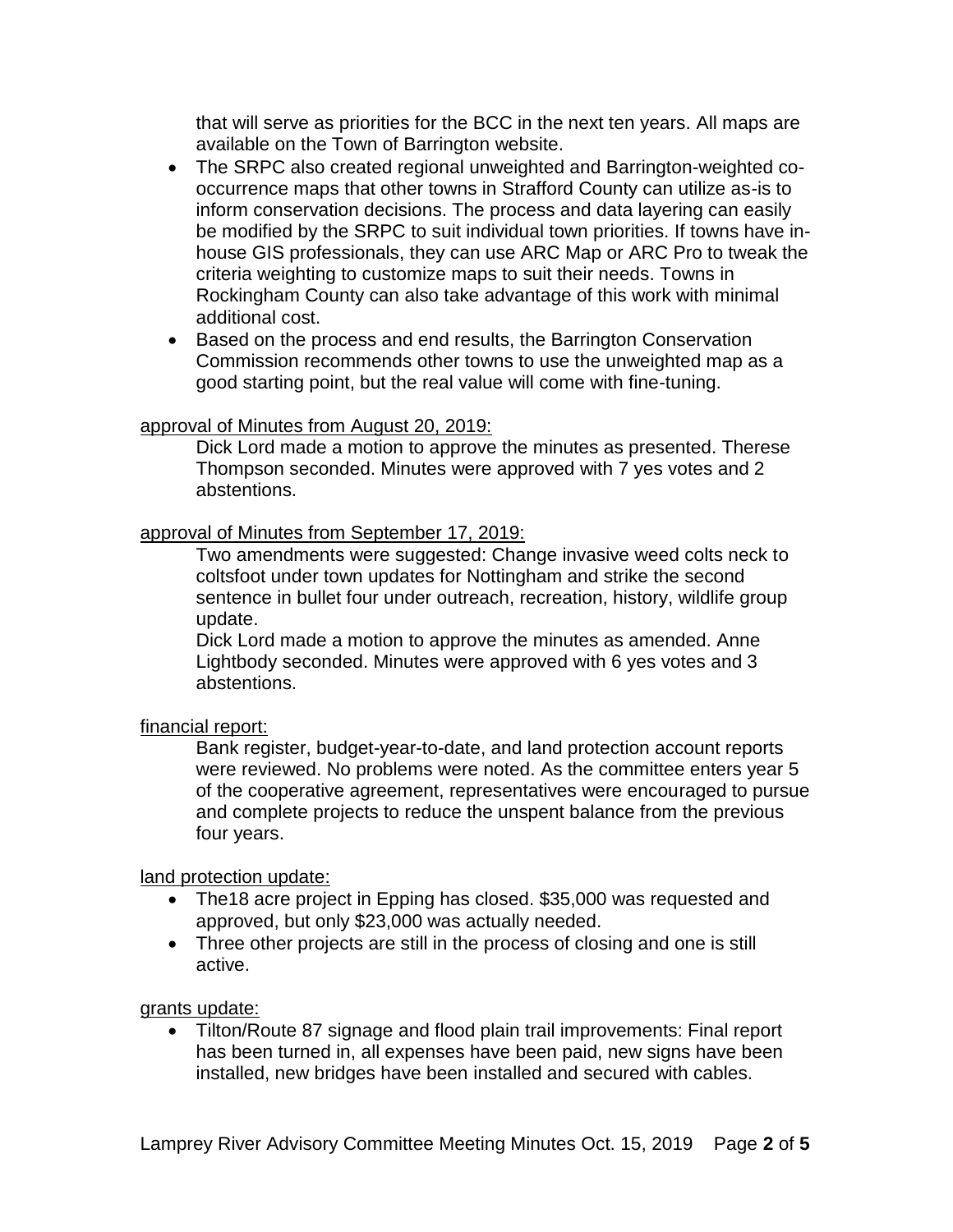- The Lee Conservation Commission is considering applying for a grant for the Little River Park Trail to add signage and structural improvements.
- The Lee Heritage Commission will hear about the Community Grants Program and see what projects might be suitable.
- Information about the grant program was provided to PREP and other Great Bay researchers. They will work on finding mutually beneficial projects.
- The almost-final version of the Thompson Farm kiosk panel was passed around for final comments and tweaks.

### outreach plan for 2020:

- Mary Ann will take charge of the LRAC Twitter account.
- In cooperation with recreation and history, Doe Farm will be a focus area this year.
- Wildlife presentations will be a focus this year: beavers, turtles, fish, and birds. Indoor venues are primary, but outdoor programs are also possible.

### history plan for 2020:

Doe Farm in Durham has seen several improvements recently and more are planned. An existing kiosk has room for a panel that explains the history of the property. LRAC will work with Durham to create this. The group will plan a guided tour similar to one offered in 2010.

### recreation plan for 2020:

- Most efforts will center on creating the upper watershed rec map.
- Doe Farm trails will probably be upgraded to accommodate mountain bikes. This would be a good opportunity to engage cyclists on their turf.
- The existing rec map has a bike path delineated. We will renew efforts to partner with a rec department to offer a guided ride.

## wildlife plan for 2020:

A formal plan has never been utilized. Kitty will use the template of the other workgroups to create one to guide the group's efforts.

## project review:

- An alteration of terrain permit application in Raymond was reviewed just prior to this meeting; no concerns were noted.
- Three permits need to be reviewed on November 7: Two alteration of terrain permit applications in Nottingham and a revised wetlands permit application in Newfields.

#### LRWA update:

The annual meeting and dinner will take place on October 16 at the Jeremiah Smith Grange in Lee at 6:00.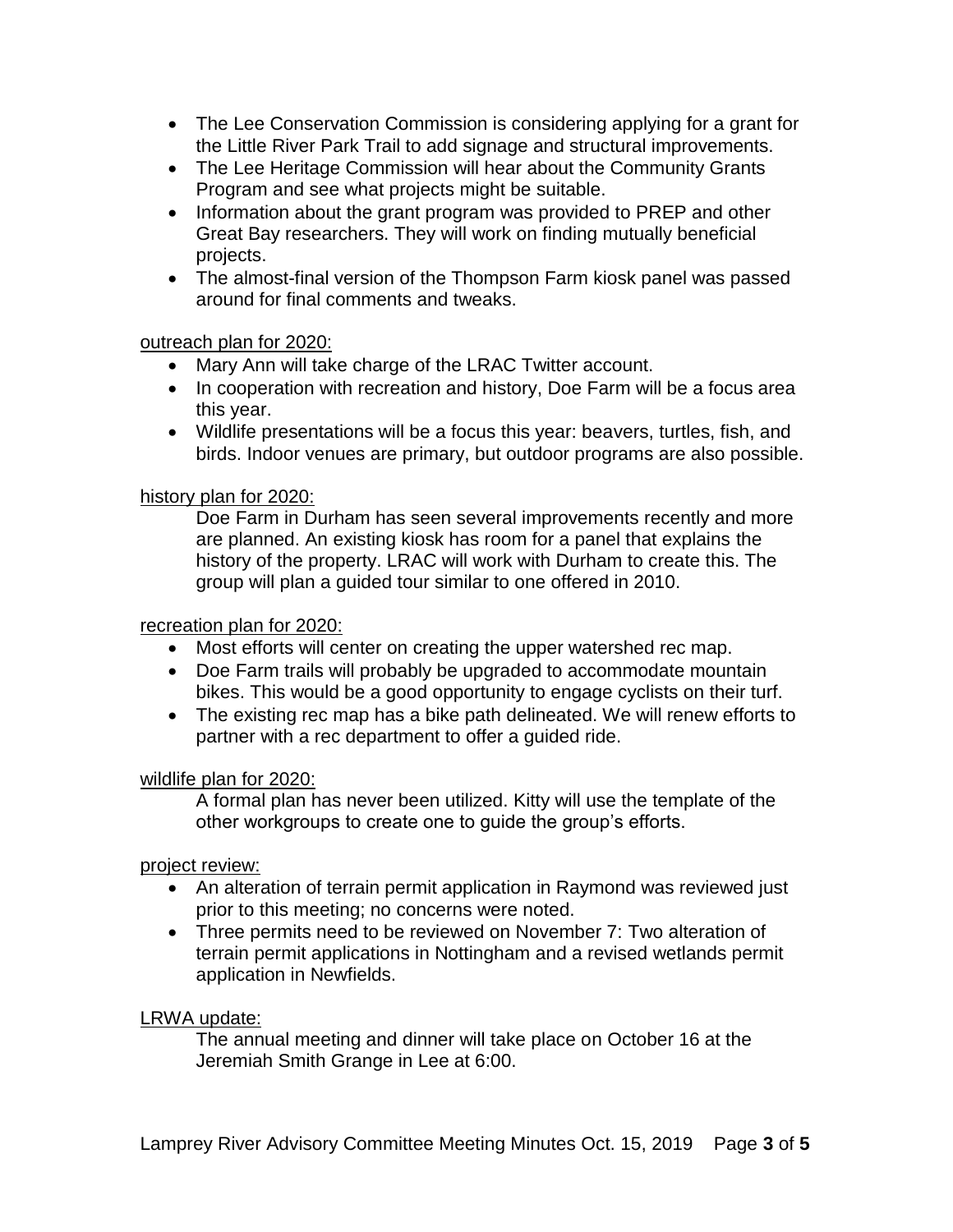town updates:

Lee: Damage caused by an ATV was noted at the Little River Park conservation land near the river. The code enforcement officer and police are aware.

new office and storage space update:

- The agreement with The Loft has not been signed yet due to a few unanswered questions, including how much rent is required up-front. The consensus of the group was to have the chair sign and authorize payment for whatever the starting fee is.
- Jason Settineri was tasked with finding a storage facility in Newmarket for the bulky items with a move-in date of November 1. **Mary Ann Krebs made a motion to authorize storage unit rental. Dick Lord seconded. Motion passed unanimously.**

signs for roadways:

- Joe Foley noted that a replacement W&S Rivers sign is needed in Epping. The committee currently has one left, so new ones are needed. Specifications and costs will be gathered and shared with the committee in November.
- It was noted that the NHDES has signs available to publicize stateprotected rivers and these could be placed along the main river and designated tributaries to build awareness. The signs would also be a good way to engage towns in the upper watershed. Images and costs will be shared with the full committee in November.

Wild and Scenic Rivers conference summary:

- Ric Raymond attended the conference at Great Egg Harbor in New Jersey in September. As a new representative, he was eager to attend and learn about other W&S rivers and the activities of their groups.
- The SuAsCo rivers shared a very helpful "river report card" using publically available data that was created in cooperation with U. Mass. The focus of the report is a round chart that has been printed as a coaster for microbrew establishments and events. It was noted that UNH has a microbrew training center. It was suggested that we invite the SuAsCo group to do a presentation for LRAC.
- Representatives from the newly designated Wood-Pawcatuck River in Rhode Island noted concerns about liability issues surrounding river management. This served as a reminder that LRAC representatives might need initial or refresher information about liability.
- Ric asked if meeting agendas for other W&S river groups were available in a central location or if some accommodation could be created. Jim MacCartney indicated that probably 1/3 of the W&S rivers have active Twitter accounts and this might be a good place to start to stay current with other river groups.